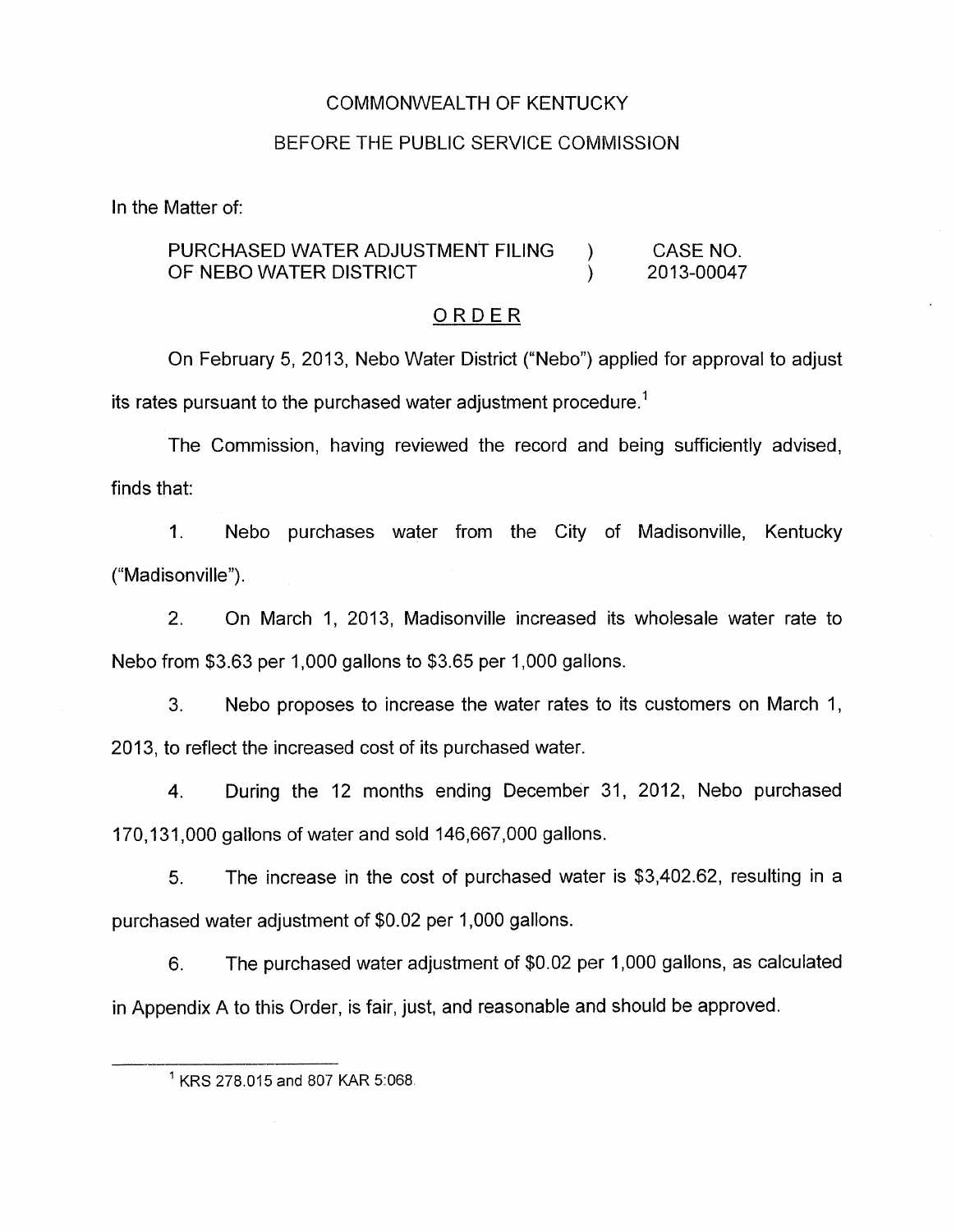7. Nebo's proposed rates, which are set forth in Appendix B, are fair, just, and reasonable.

IT IS THEREFORE ORDERED that:

1. Nebo's proposed purchased water adjustment of \$0.02 per 1,000 gallons is approved for water service rendered on and after March 1, 2013.

2. Nebo's proposed rates are approved.

3. Nebo's tariff sheets, submitted with its application, are approved as filed.

By the Commission



 $\overline{\bigwedge}$ **ATTES** √Director

Case No. 2013-00047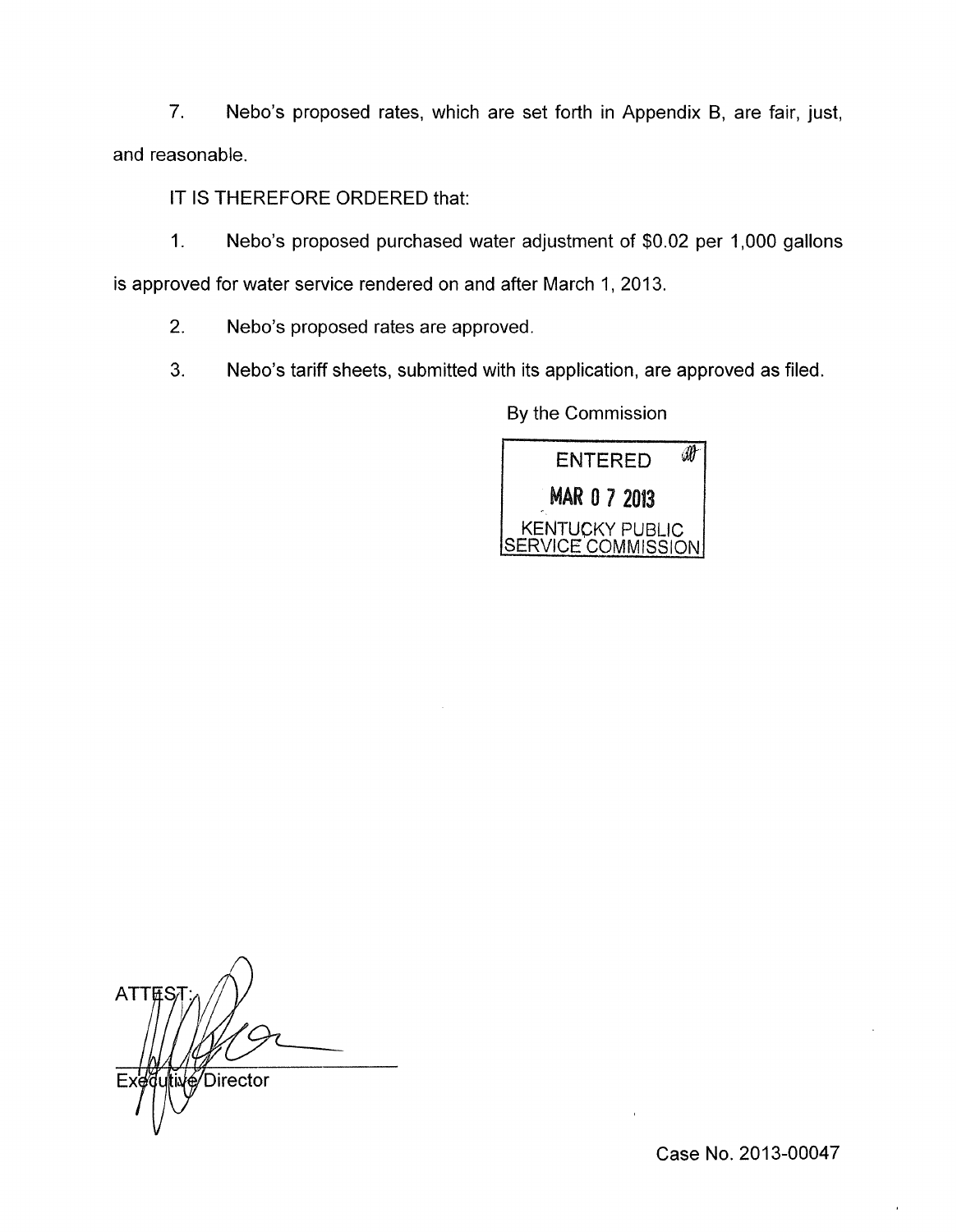## APPENDIX A

# APPENDIX TO AN ORDER OF THE KENTUCKY PUBLlC SERVICE **COMMISSION IN CASE NO. 2013-00047 DATED MAR 0 7 2013**

|                               | New Rate     | <b>Base Rate</b> |
|-------------------------------|--------------|------------------|
| Nebo Water                    |              |                  |
| <b>Purchases in Gallons</b>   | 170,131,000  | 170,131,000      |
| <b>Volumetric Rate</b>        | \$3.65/1,000 | \$3.63/1,000     |
|                               | \$620,978.15 | \$617,575.53     |
| <b>Increased Water Cost</b>   |              | \$3,402.62       |
| <b>Increased Water Cost</b>   |              | \$3,402.62       |
| Divided by Gallons Sold/1,000 |              | 146,667,000      |
|                               |              | \$0.023          |
|                               |              |                  |

Purchased Water Adjustment Factor

\$0.02 Per 1,000 Gallons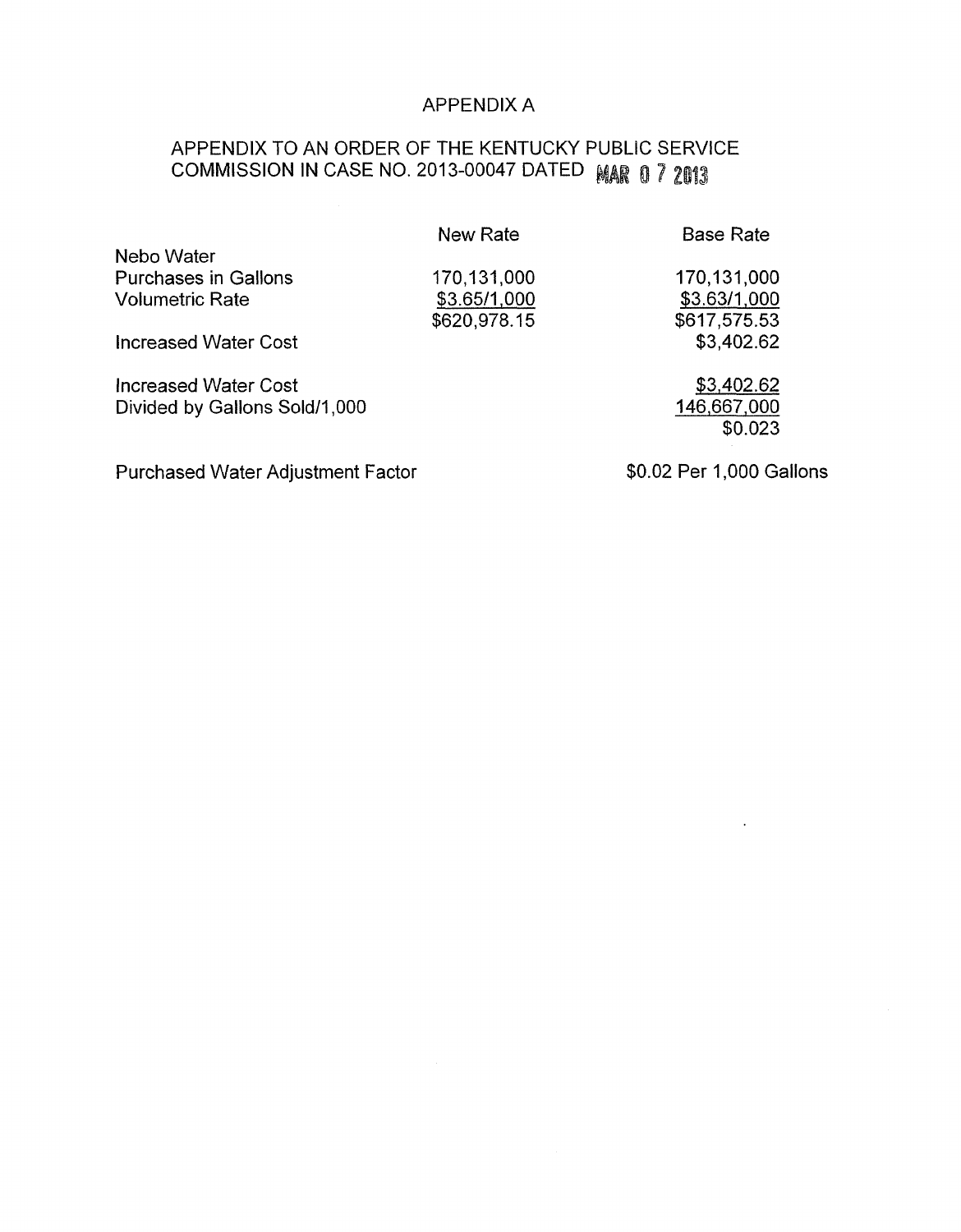### APPENDIX B

## APPENDIX TO AN ORDER OF THE KENTUCKY PUBLIC SERVICE COMMISSION IN CASE NO. 2013-00047 DATED MAR 0 7 2013

The following rates and charges are prescribed for the customers in the area served by Nebo Water District. All other rates and charges not specifically mentioned herein shall remain the same as those in effect under authority of the Commission prior to the effective date of this Order.

#### Monthly Water Rates

#### 5/8-lnch X 3/4-lnch Meter

First 2,000 Gallons Next 2,000 Gallons Next 6,000 Gallons Next 10,000 Gallons Over 20,000 Gallons

#### 1-Inch Meter

First 4,000 Gallons Next 6,000 Gallons Next 10,000 Gallons Over 20,000 Gallons

### 1 1/2-lnch Meter

First 10,000 Gallons Next 10,000 Gallons Over 20,000 Gallons

#### 2-Inch Meter

First 20,000 Gallons Over 20,000 Gallons

#### 3-Inch Meter

First 30,000 Gallons Over 30,000 Gallons

#### 4-Inch Meter

First 50,000 Gallons Over 50,000 Gallons

- \$ 18.65 Minimum Bill 7.53 Per 1,000 Gallons 7.08 Per 1,000 Gallons 6.65 Per 1,000 Gallons 6.20 Per 1,000 Gallons
- \$ 33.71 Minimum Bill 7.08 Per 1,000 Gallons 6.65 Per 1,000 Gallons 6.20 Per 1,000 Gallons
- \$ 76.19 Minimum Bill 6.65 Per 1,000 Gallons 6.20 Per 1,000 Gallons
- \$142.69 Minimum Bill 6.20 Per 1,000 Gallons
- \$204.39 Minimum Bill 6.20 Per 1,000 Gallons
- \$328.19 Minimum Bill 6.20 Per 1,000 Gallons